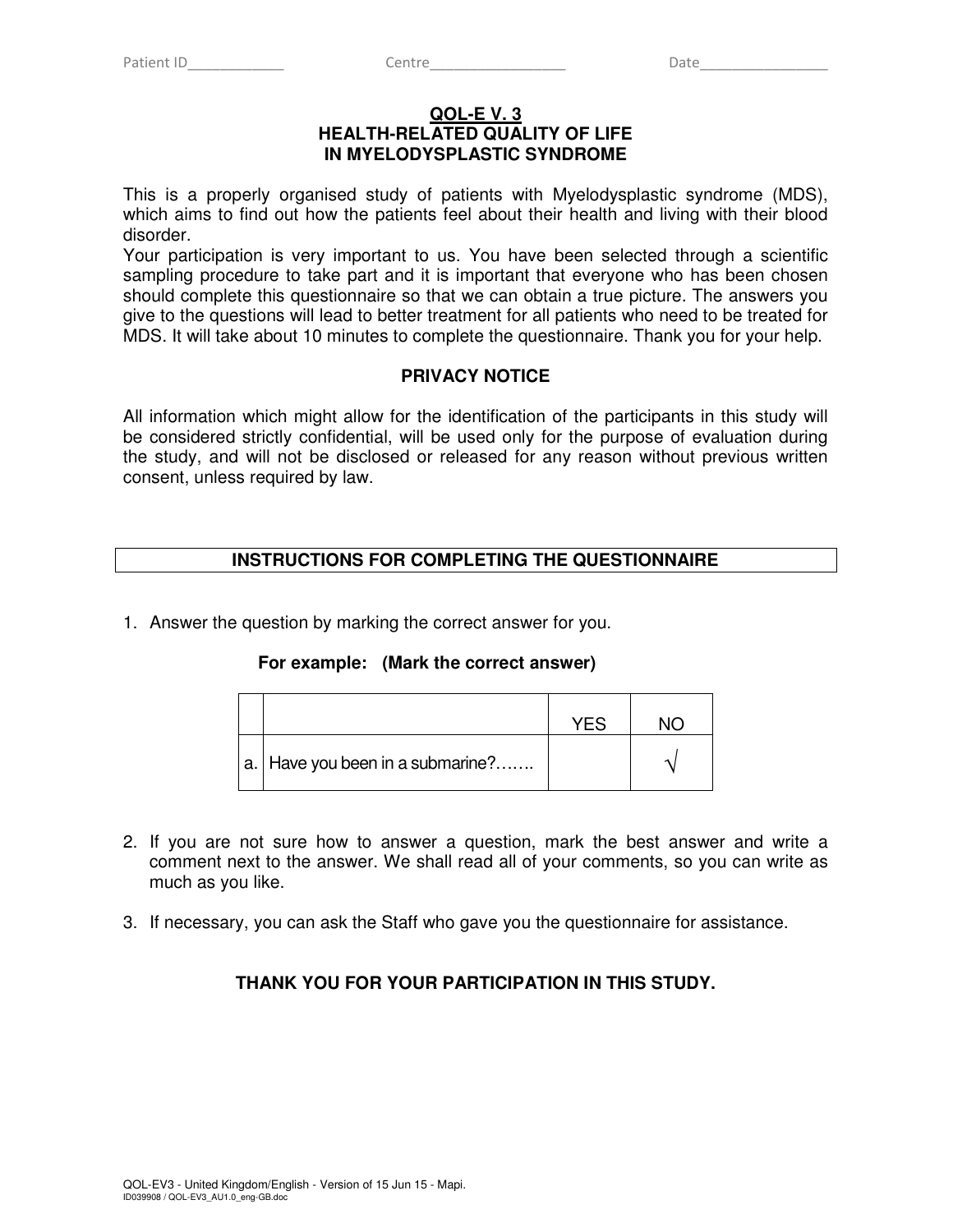## **INTRODUCTION**

1. In general, would you say that your health is:

Excellent | Good | Acceptable | Poor

2. Compared to a month ago, your health is:

| <b>Better</b> | ™he<br>same | Worse | Much Worse |
|---------------|-------------|-------|------------|
|---------------|-------------|-------|------------|

## **PHYSICAL WELLBEING**

3. During the last week your health may have made it difficult for you to do some of the things you do every day

|    |                                    | I found it very<br>difficult | I found it<br>rather difficult | No difficulties<br>at all |
|----|------------------------------------|------------------------------|--------------------------------|---------------------------|
| a. | To do heavy exercise, for example  |                              |                                |                           |
|    | running, jumping                   |                              |                                |                           |
| b. | To climb stairs                    |                              |                                |                           |
| C. | To bend over                       |                              |                                |                           |
| d. | To take care of myself (wash       |                              |                                |                           |
|    | myself, get dressed, feed myself). |                              |                                |                           |

## **FUNCTIONAL WELLBEING**

4. During the last week, what problems have you had in your daily activities because of your health?

|    |                                         | Yes | N٥ |
|----|-----------------------------------------|-----|----|
| а. | got little done                         |     |    |
|    | b. I have felt more tired doing my work |     |    |

5. During the last week, have you found it difficult to stay awake during the daytime?

 $\overline{\phantom{0}}$ 

| All of the   Most of the time   Some of the time   Never  <br>time |  |  |  |
|--------------------------------------------------------------------|--|--|--|
|--------------------------------------------------------------------|--|--|--|

 $\blacksquare$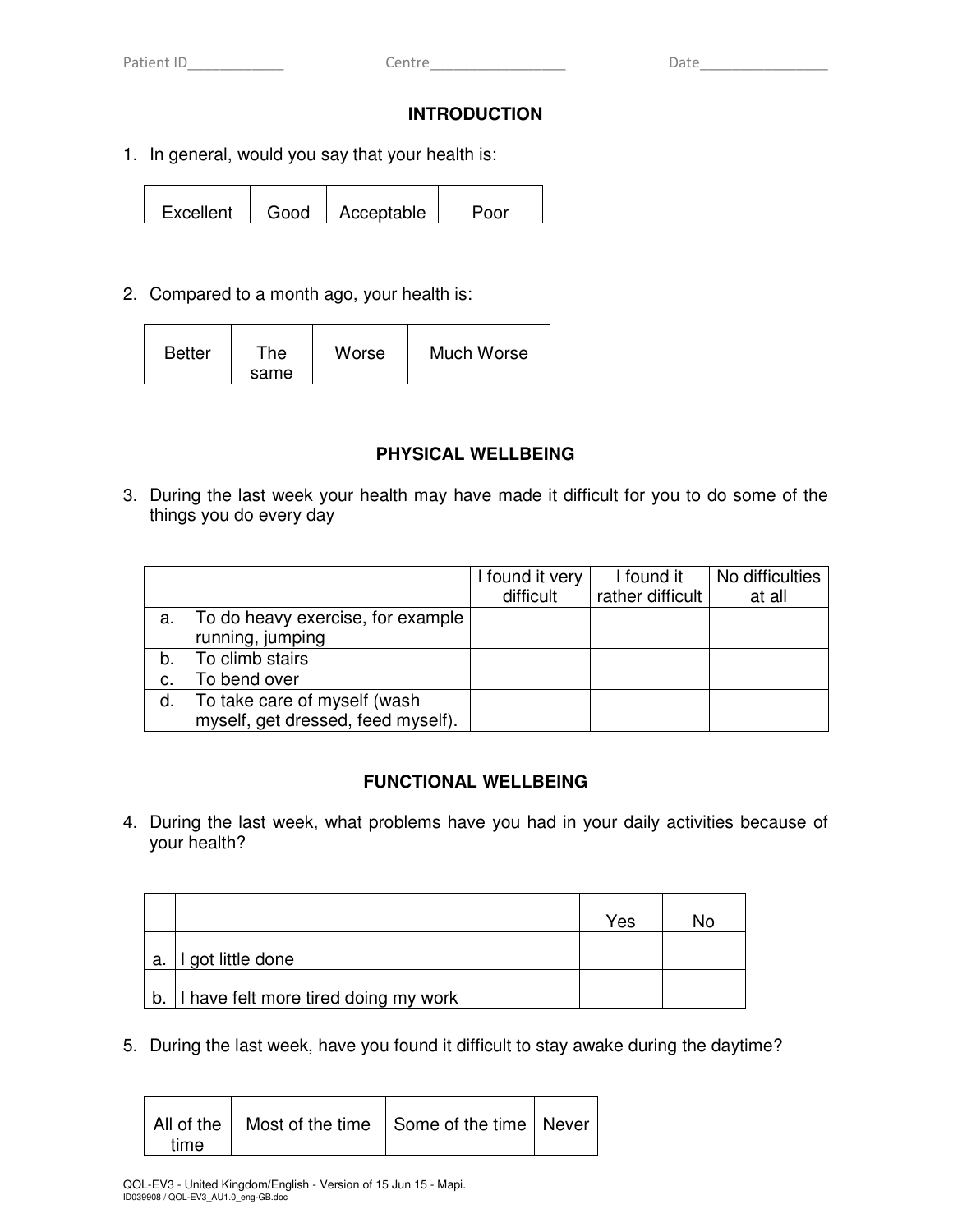# **SOCIAL OR FAMILY LIFE**

# 6. Are the following statements true or false, according to you?

|    |                                                          | True | I don't<br>know | False |
|----|----------------------------------------------------------|------|-----------------|-------|
| a. | My current condition interferes too much with my<br>life |      |                 |       |
| b. | I feel weighed down by my disease                        |      |                 |       |
| c. | I feel I am a bother to my family                        |      |                 |       |

7. Your health prevents you from having a paid job, whether you are of retirement age or not

| ▭ | ه. |
|---|----|

8. During the last week was sexual arousal a problem for you?

| Never   Rarely | Sometimes   Often |
|----------------|-------------------|

## **INCONVENIENCE RELATED TO YOUR ILLNESS**

9. During the last week how much did tiredness get in the way of your daily chores?

| Not at all | A little   A lot | LExtremely |
|------------|------------------|------------|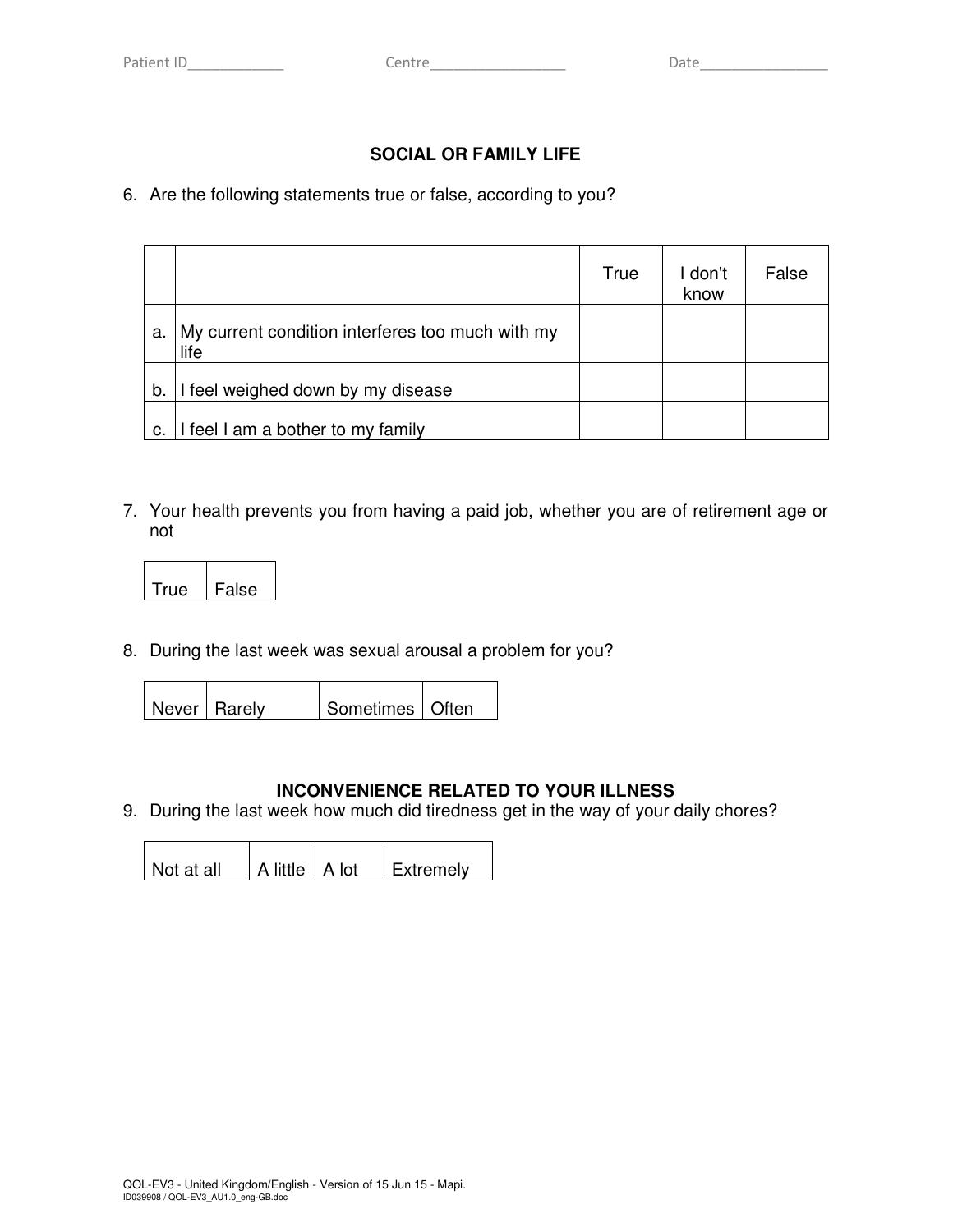# 10. During the last week how tired did you feel?

Not at all  $|A|$  little  $|A|$  lot  $|$  Extremely

# 11. During the last week how much did the following problems bother you?

|    |                                                | Not at all | A little | A lot | <b>Extremely</b> |
|----|------------------------------------------------|------------|----------|-------|------------------|
| a. | Headache                                       |            |          |       |                  |
| b. | Palpitations                                   |            |          |       |                  |
| C. | Taking care of yourself<br>made you feel tired |            |          |       |                  |
| d. | Being bedridden                                |            |          |       |                  |

12. During the last week did you get enough sleep?

| <b>Always</b> | Often | Rarely | Never |
|---------------|-------|--------|-------|

# 13. During the last week did shortness of breath disturb you while climbing the stairs?

| Never   Sometimes | l Often | <b>Always</b> |
|-------------------|---------|---------------|
|                   |         |               |